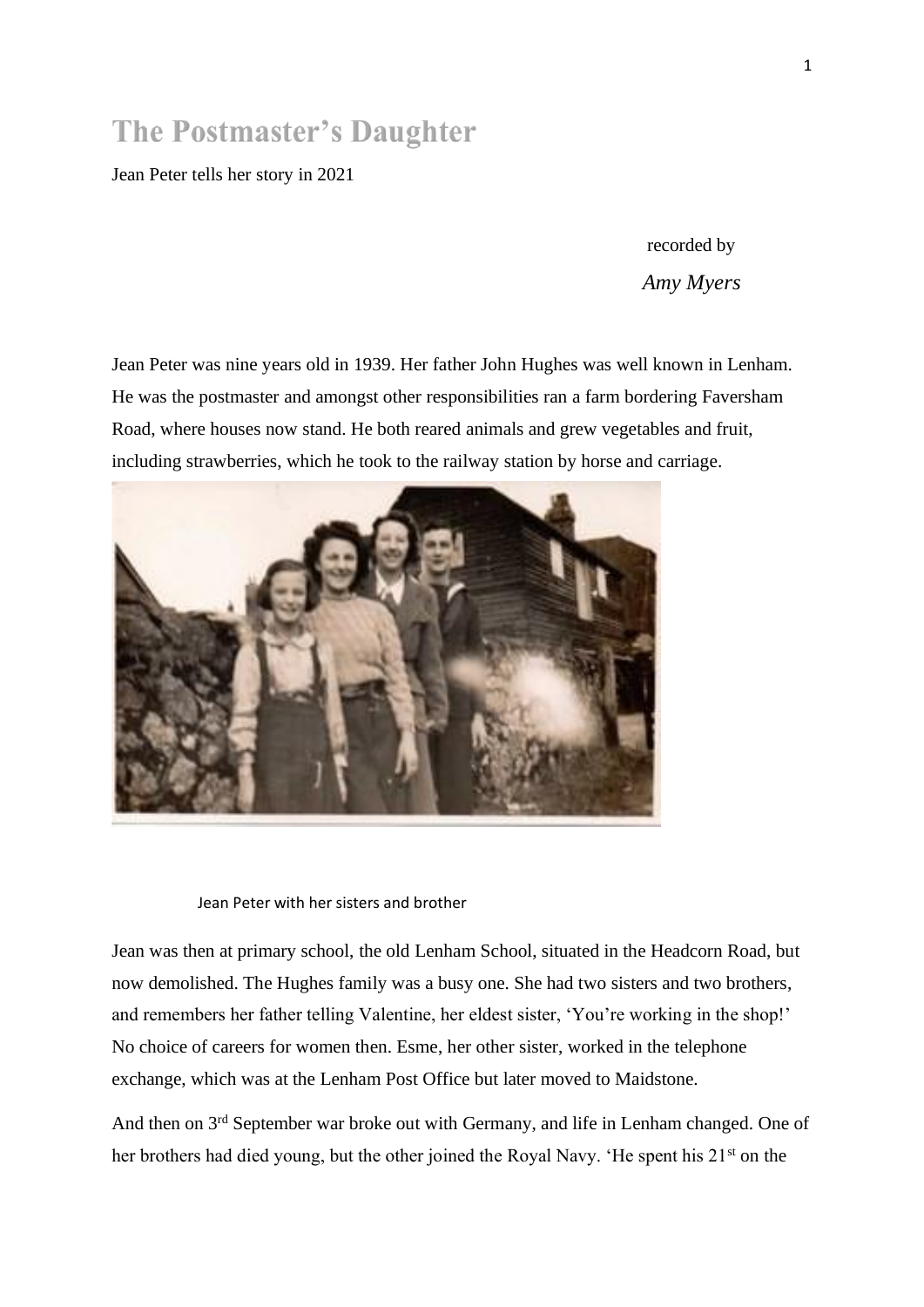high seas,' Jean recalls. Her brother-in-law, Esme's husband, enlisted in the army. And her father – already busy enough with the extra post-office work that war brought – joined the Observer Corps. With three other Lenham residents, he kept a watch near the railway station for enemy action.



John Hughes in the Observer Corps

At Lenham School, they were working half days only, Jean remembers. They attended in the mornings only for one week, and then the next week spent the afternoons there. An air-raid shelter was quickly in place, in this case unusually as it was at ground level, not dug beneath the playground. Later in the war when Jean was at Ashford Grammar School, a bomb fell in the middle of exams, and on another occasion she saw a doodlebug (the V1 flying 'buzz' bombs dropped from 1944) coming down at what was then called High Trees, on the far side of the A20 near the entrance to Ham Lane. Earlier in the war a bomb had hit the hall of what later became the United Reform Church (now demolished) in Maidstone Road just after schoolchildren had left for the day.

Daily life in Lenham adjusted to a world where, Jean says, 'Soldiers were everywhere.' Billeted all around the village, in areas such as Chilston Park and Hothfield, they were regular visitors to the Square. An outbuilding at Grove House, just off the Square, acted as a NAAFI (Navy, Army and Air Force Institute) for the troops, selling food, drinks to the forces and acting as a make-do entertainment centre. The village hall, then situated in the Limes on